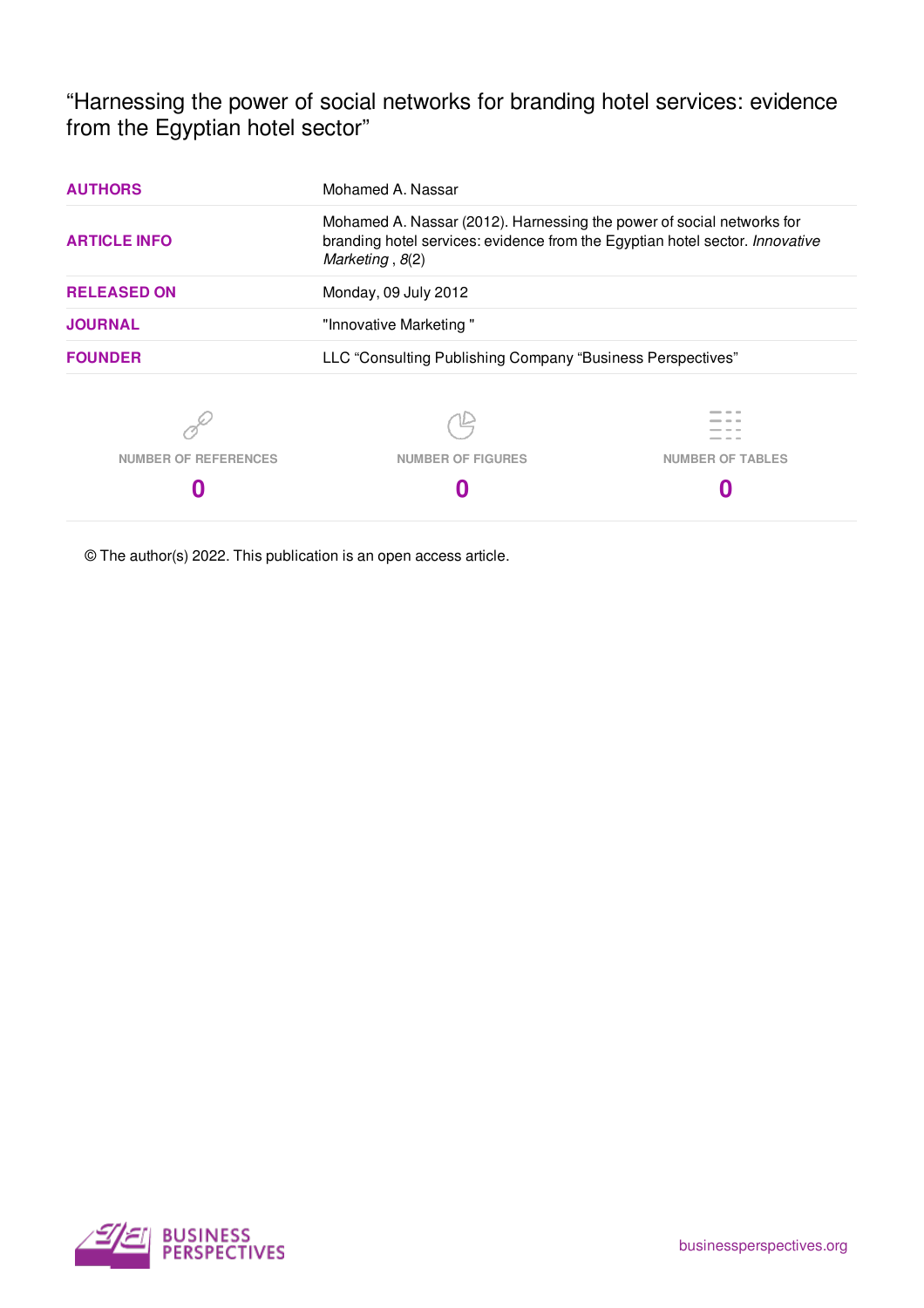# Mohamed A. Nassar (Egypt)

# Harnessing the power of social networks for branding hotel services: evidence from the Egyptian hotel sector

## Abstract

The creative and innovative marketing opportunities offered by social networks marketing have been widely explored and utilized by a variety of businesses, including those within the hotel sector. Although this is a fairly new strategy that is yet to be rigidly defined, it possesses a great deal of potential for companies looking to harness the power of the online interpersonal influence through inexpensive, easy to implement promotional campaigns. The Egyptian hotel sector, both chains and independent hotels, has already begun to utilize social networks marketing techniques through third-party websites and social media platforms in order to create, support and increase awareness of their brands.

The purpose of this paper is to examine the concept of social networks marketing and to explore how it is being used by Egyptian hoteliers to increase awareness of their hotel brands. Data was collected by means of questionnaires issued to a sample of 164 hoteliers in four major tourist destinations in Egypt, including South Sinai, Cairo, Aswan and Alexandria. Analysis of data from these questionnaires reveals that respondents demonstrate a positive attitude toward social networks marketing, while exhibiting a negative attitude toward blogs and monitoring guest reviews. The paper concludes that social networks marketing holds significant potential for the Egyptian hotel sector and that, if implemented carefully and strategically, it might prove useful in aiding the sector in its post-revolutionary recovery.

**Keywords:** social networks marketing, word of mouth, interpersonal influence, hotel, brand awareness.

## Introduction

In the marketing industry, innovation is the key. Marketing strategies must constantly adapt to the ever-changing cultural trends in order to effectively communicate with potential customers. Those who have proven successful in the marketing industry have learned to harness non-conventional approaches to reach their target audiences. According to Litvin, Goldsmith and Pan (2008), continuing advances in computer networking and telecommunications in particular have helped marketing professionals develop numerous new and powerful techniques. One of the most powerful strategies recently made available by modern-day technology is social networks marketing, which has been successfully leveraged by many different companies and presents a variety of promising opportunities.

The idea of social networks marketing stemmed from the success of Hotmail over fifteen years ago. Hotmail developed and implemented a simple but extremely clever idea that truly demonstrated the capabilities of social networks marketing. The company created a footer that automatically displayed at the bottom of each email sent from Hotmail email accounts which read "Get your private, free email at hotmail.com" (Wilson, 2005). People were amazed and impressed with the speed and effectiveness of this technique. It did not take long for the message to spread as friends forwarded to friends/family and convinced countless more people to join. Godin (2001, p.138) stated that the business

proposition that Hotmail implemented was so simple and powerful that it could be expressed in two words: free email."

Every email that was sent promoted their product, while costing Hotmail nothing; the campaign drove the growth of the business from zero to almost 30 million users in only few years (Emakina, 2008). According to Godin (2001), it took Hotmail less than a year to acquire its first 10 million users. Most importantly, Hotmail's success became the benchmark for social networks marketing; it did not take long for other companies to capitalize upon the marketing opportunities that Hotmail's campaign had uncovered.

#### 1. Literature review

Since social networks marketing is a relatively new approach that has only emerged within the last fifteen years (Kurucz, 2008), it is still being defined in a variety of ways. Hotmail proved that the rapid spread of the Internet, combined with the fact that consumers possess an extremely strong influence over the purchasing decisions of other consumers, could easily translate into a successful marketing strategy. Since then, many researchers and marketing professionals have attempted to provide a clear definition of this phenomenon and identify the main factors behind its successful implementation.

**1.1. Definitions of social networks marketing in the literature.** Kirby and Marsden (2005) define social networks marketing as the creation of a promotional message which is passed on from consumer to consumer online. Kiss and Bichler (2008,

 $\overline{a}$ 

 $©$  Mohamed A. Nassar, 2012.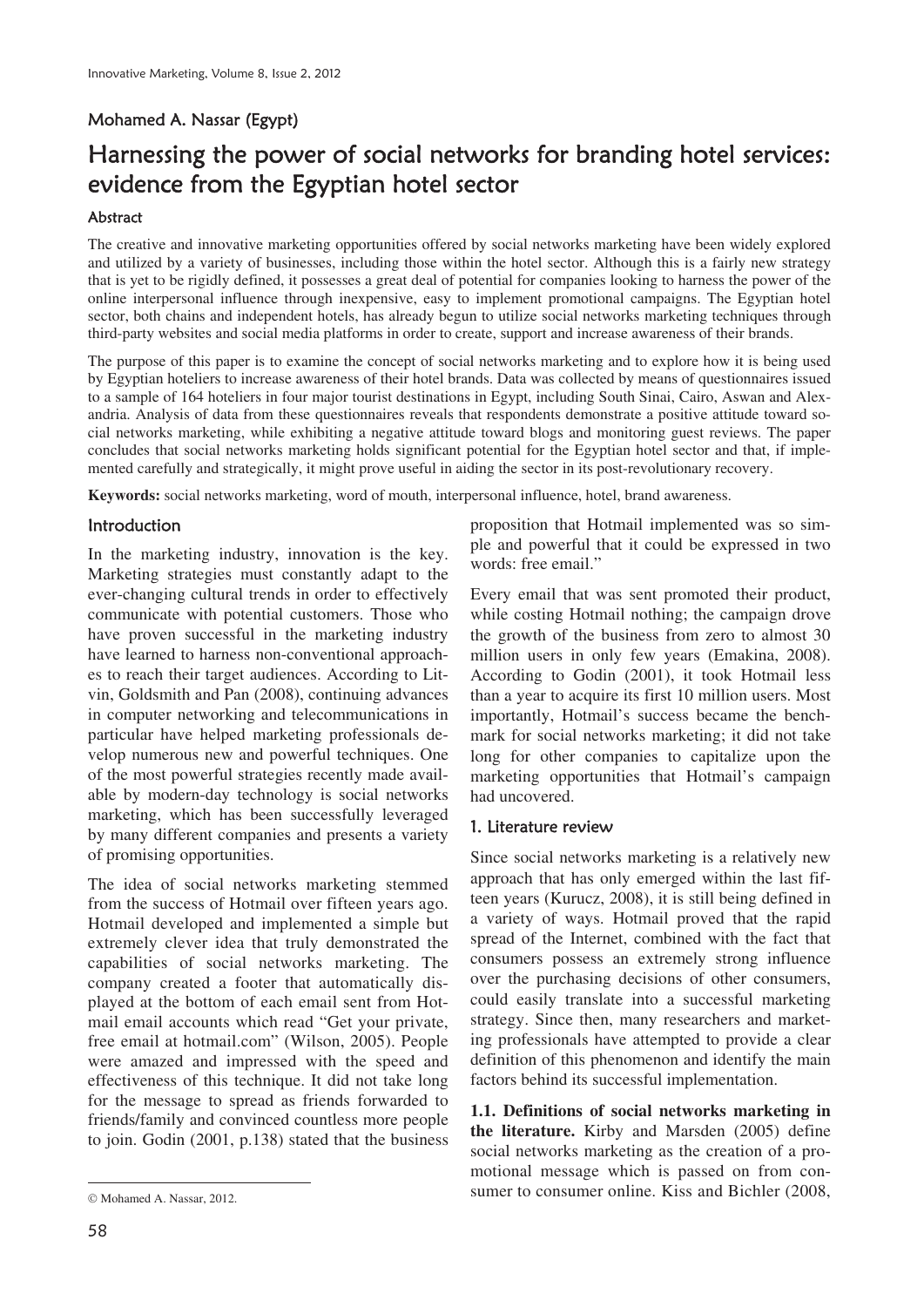Kurucz (2008, p. 15) proposes that an important component of social networks marketing is "the speed at which messages can be communicated to huge numbers [of people] across great distances, independently of time and place." Another important component that sets social networks marketing apart from traditional marketing approaches is the speed at which messages are shared in an online promotional campaign, which Watts and Peretti (2007) have identified as the "reproduction rate."

Wilson (2005, p. 1) recognizes the exceptional growth that is characteristic of social networks marketing and highlights that this marketing approach involves "any strategy that encourages individuals to pass on a marketing message to others, creating the potential for exponential growth in the message's exposure and influence."

The widespread use of the Internet has connected people across the globe, and the Web now provides numerous opportunities for consumers to share their opinions on purchases and services. Litvin, Goldsmith and Pan (2008) identify the underlying ideal behind the success of social networks marketing as "online interpersonal influence." Subramani and Rajagopalan (2003) explain that social networks marketing is a more effective way of facilitating the spread of interpersonal influence than traditional "word of mouth" approaches for several reasons. First, it is possible to influence significantly more people without a considerable increase in effort or expense. Second, people are potentially available 24/7, and communication is possible across the world in a matter of seconds.

**1.2. Interpersonal influence and marketing strategy.** While social marketing strategies have proven to be incredibly successful for many companies, Kaplan and Haenlein (2011) suggest that there is a certain amount of luck involved in the level of success or failure achieved by social marketing campaigns. Tsai (2009) supports this theory, and also suggests that marketers often make the mistake of trying to create a social marketing strategy when they should be trying to create a customer-centric strategy. Although the new technology has made marketing easier, cheaper and more efficient, the basic concepts and utilization of the power of interpersonal influence have remained the same (The Economist, December 2011).

In some circumstances, companies may find that traditional marketing strategies still work best. Hawkins, Best and Coney (1998) describe how Walmart, a giant multi-national retailer, established an excellent reputation based almost entirely on word-of-mouth recommendations. Walmart's low prices and wide variety of products pleased customers, who quickly shared their satisfaction with friends and family, who soon became loyal customers as well. As a result, Walmart became the biggest retailer in the US, despite the fact that the company spent only 0.5% of its revenue on advertising.

Similarly, McKenna (1988) describes how the Digital Equipment Corporation (DEC), a computer manufacturer, successfully utilized word-ofmouth recommendations to market its products. DEC was the third largest computer manufacturer in the world for many years, despite the fact that it spent little to nothing on expensive nationwide advertising. DEC recognized that the tremendous power of its customers' word of mouth recommendations made it unnecessary to spend money on mass-media advertising campaigns in the way its competitors did.

**1.3. Social networks marketing and the hotel industry.** Third-party travel websites such as Tripadvisor.com, Priceline.com, and Booking.com are prime examples of consumers using their online interpersonal influence to impact the purchasing decisions of others. Marketing professionals in the hotel sector understand that interpersonal influence is an important factor in their industry, particularly because the level of quality of a hotel's services cannot typically be directly established by consumers before they book their stay. Unfortunately, despite the fact that marketers in this industry recognize the power of online interpersonal influence, analysis from Litvin, Goldsmith and Pan (2008) indicates that hospitality and tourism marketers are not fully harnessing its potential.

From 2003 to the present, the retention of customers via the Web has become a key focus area for marketing professionals in all sectors. Hotel markets in particular have realized the importance of using social networks marketing strategies to support their brands. Morgan and Pritchard (2000) define a brand as the commercial value of consumers' trust in a company. Argenti and Barnes (2009) state that protecting the corporate reputation and establishing a strong brand identity have become a key part of today's business world. Gilbert, Powell-Perry and Widjioso (1999) indicate the importance of branding in the hotel industry and state that an essential part of the branding of international hotel chains is the consistent execution of corporate standards. When a consistent branding standard is maintained, consumers know what to expect from hotels within that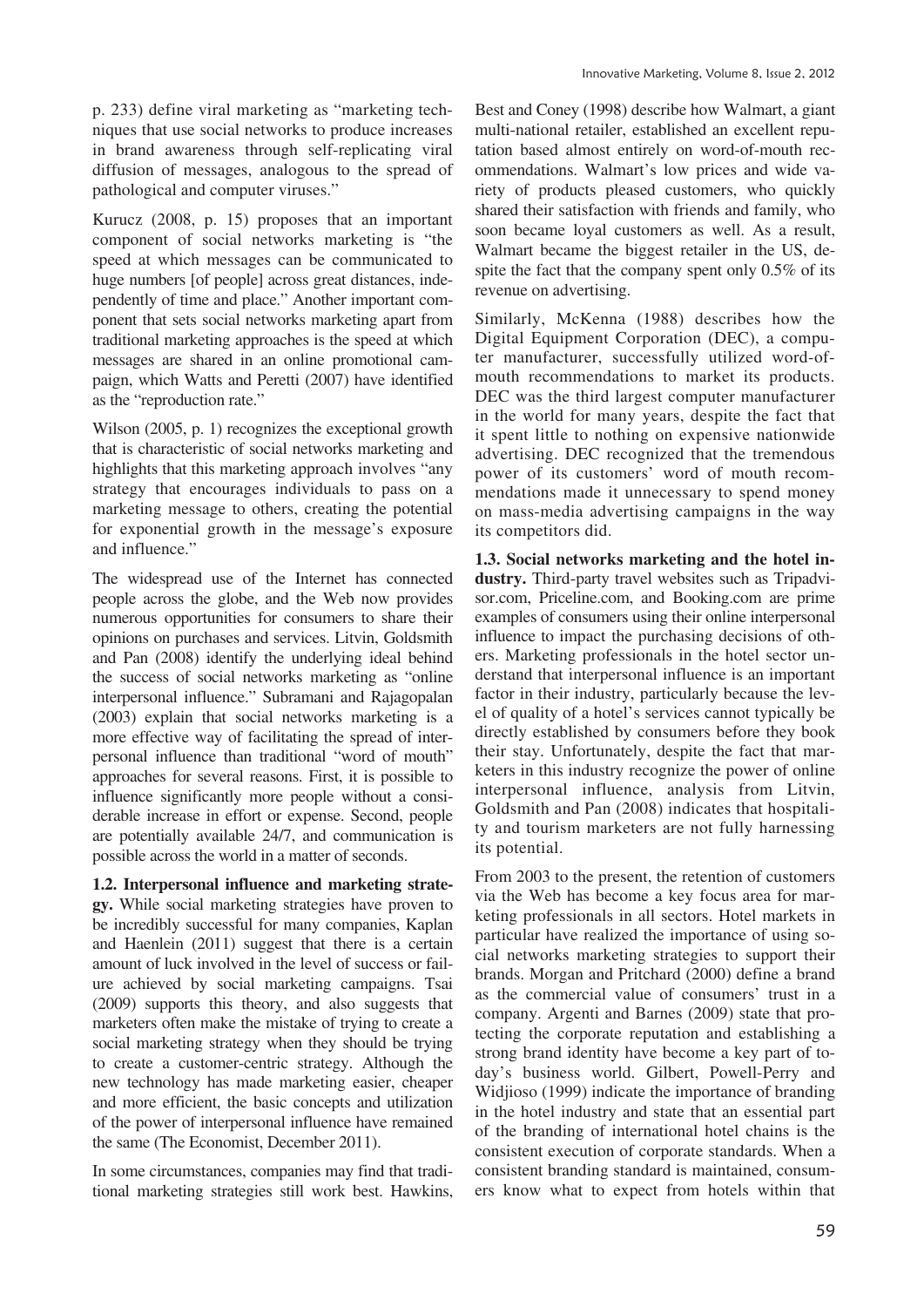brand, regardless of the location. Werthner (2007) indicates that the overall goals behind the hotel industry's use of the Internet have changed rapidly. From 1996 to 1999, the goal was to establish an online presence; however, from 1999 to 2003, the goal was to acquire customers online.

Since 2003, hotels have started using social media to select and target groups of like-minded customers. This has been an effective technique both for attracting new customers and retaining existing ones, as it allows hotels to expand and improve their communication with previous guests (Severn, 2010). Social media have granted hotels access to millions of users and provided them with the opportunity to communicate with customers (or prospective customers) directly. Whether the individual has a question or is interested in reserving a room, the hotels can provide superior customer service while promoting their brand on their social media profile. Although social media provide the opportunity for customers to post negative reviews, Lacy (2010) suggests that rather than deleting those reviews, hotels should strategically move the focus away from them by concentrating on the positive messages. Additionally, social media provide hotels with the opportunity to regularly assess the effect of their marketing efforts by gauging the overall reviews and impressions shared publicly by their customers (Grove, 2010).

## 2. Methodology

The purpose of the research is to explore how social networks marketing is being used by Egyptian hoteliers to increase awareness of their hotel brands. The research also explores hoteliers' attitudes towards, perceptions of and motivations for using social network-based marketing strategies.

The descriptive research approach was used to collect data. Malhotra (2012) suggests that the descriptive research methodology is particularly useful when the research questions seek to describe a marketing phenomenon. This approach is mainly concerned with describing in detail the nature or condition of a current situation, which is the case in this study. An email questionnaire was developed to explore how hoteliers in Egypt are currently using social networks marketing to increase awareness of their brands. The questionnaire also explored their understanding of the concept, the frequency with which they use it in practice, their attitudes and feelings towards social networks marketing, and how and why they plan to continue using it.

The questionnaire was sent to participants by email and followed up with telephone interviews. In some cases the questionnaire was translated into Arabic in order to facilitate the participant's response. Parallel translation was carried out in order to overcome any problems that might have resulted from translation. 542 questionnaire forms were sent to respondents, who were randomly selected from hotel guides online (including the list published by the Egyptian Hotels Association<sup>1</sup>). 164 respondents returned usable questionnaires, a response rate of 30.2 percent. This is considered an acceptable rate of response for this type of research. Data was tabulated and prepared for analysis using the SPSS 17 statistical software package.

The questionnaire, which consisted of 37 questions grouped under 19 headings, was sent by email to a selected sample of hoteliers in four major tourist destinations around Egypt: South Sinai, Cairo, Aswan and Alexandria. Recipients of the questionnaire were asked whether they use social networks marketing and, if so, how long they have been using it. Some general questions about social networks marketing followed, to check their understanding of the concept and level of use of social networks marketing. Respondents were then asked which of the following social networks marketing tools they use: Facebook, Twitter, Bebo, MySpace, Youtube, Flickr, Foursquares, blogs, and others. Some detailed questions about blogs followed, including questions to check respondents' understanding of the concept and level of use of blogs.

## 3. Results and discussion

The data in this research represents responses to survey questions posed to 164 Egyptian hoteliers. Data responses were categorical (nominal and ordinal), as they were measured on a dichotomous, 3 or 5 point scale. Therefore, non-parametric statistical techniques were applied to the data to test the research objectives. Non-parametric tests have the obvious advantage of not requiring the assumption of normality or the assumption of homogeneity of variance. They compare medians rather than means and, as a result, if the data throws up one or two outliers, their influence is negated.

**3.1. Descriptive analysis.** As shown in Table 1, 56.1 percent of the total respondents are from South Sinai, while only 14 percent are from Alexandria. The remaining 18.9 percent and 11 percent of respondents are from Cairo and Aswan, respectively. Table 2 shows the grades of the respondents' hotels. Most of the respondents work in 4 and 5 star hotels (39.0 percent and 37.2 percent, respectively). Only one respondent works in a 1 star hotel.

<sup>&</sup>lt;u>.</u> <sup>1</sup> Egyptian Hotels Association, http://egyptianhotels.org.eg/en/.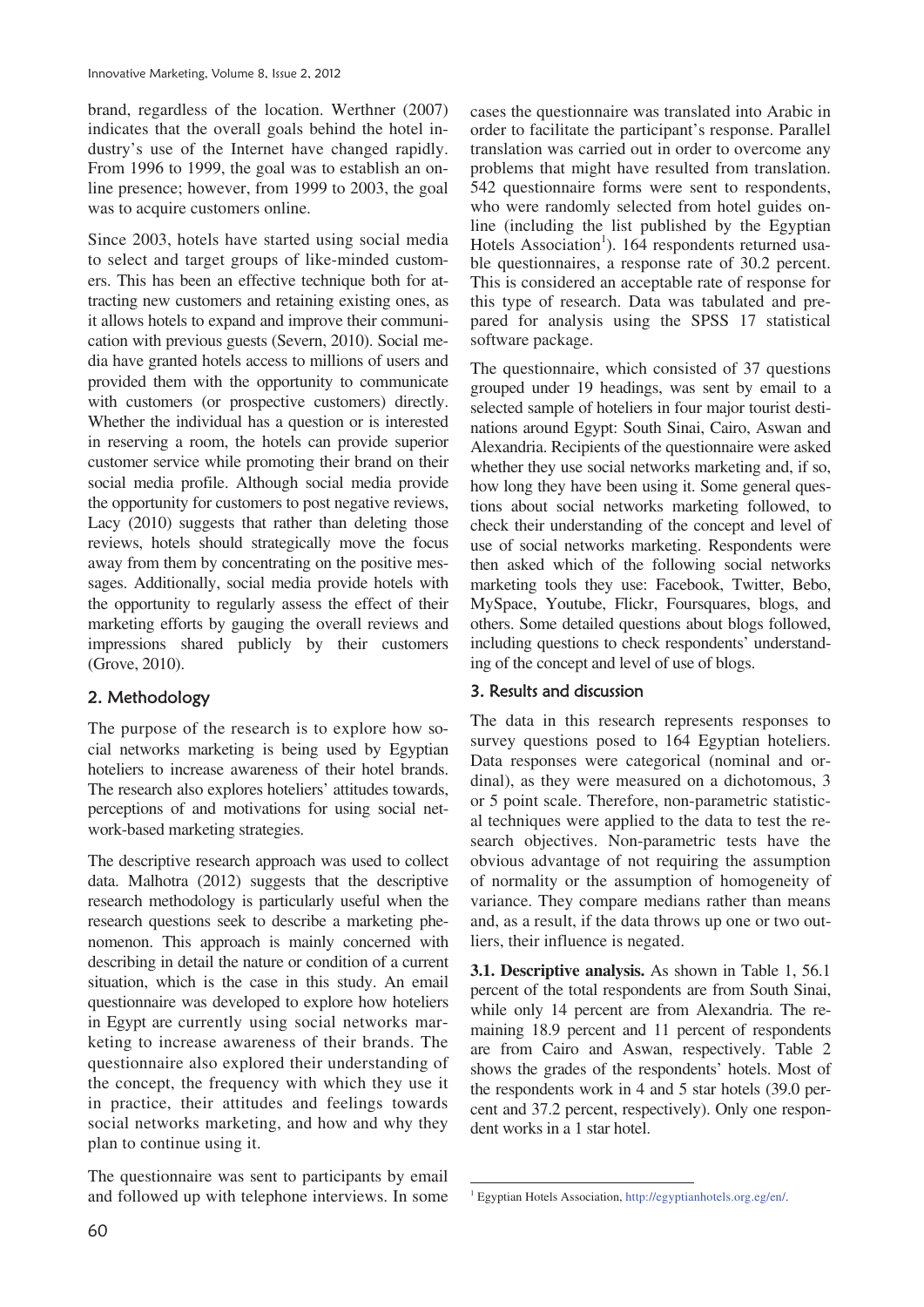| Location    |     | $\frac{0}{0}$ |
|-------------|-----|---------------|
| South Sinai | 92  | 56.1          |
| Aswan       | 18  | 11.0          |
| Cairo       | 31  | 18.9          |
| Alexandria  | 23  | 14.0          |
| Total       | 164 | 100.0         |

## Table 1. Hotel location

### Table 2. Hotel grade

| Hotel grade |     | $\frac{0}{0}$ |
|-------------|-----|---------------|
| 5 star      | 61  | 37.2          |
| 4 star      | 64  | 39.0          |
| 3 star      | 26  | 15.9          |
| 2 star      | 12  | 7.3           |
| 1 star      |     | .6            |
| Total       | 164 | 100.0         |

It was found that 65.9 percent of the surveyed hotels have more than 100 rooms while only 3.7 percent have fewer than 50 rooms (detailed results not shown). Three-quarters of the respondents are managers, assistant managers or directors. The remaining quarter of the respondents are senior officers or other grades of staff (detailed results not shown).

Table 3 shows that approximately 60 percent of respondents use social networks marketing as part of their branding strategy.

Table 3. Do you use social networks marketing as part of your branding strategy?

|       | Use social networks mar-<br>keting for branding |     | $\frac{0}{0}$ |
|-------|-------------------------------------------------|-----|---------------|
|       | Yes                                             | 98  | 59.8          |
| Valid | No                                              | 66  | 40.2          |
|       | Total                                           | 164 | 100.0         |

Table 4 shows that more than 85 percent of respondents agreed or strongly agreed that social networks marketing is about branding and customer relationship management (CRM). Table 4 also reveals the strongly positive perceptions of respondents about using social networks marketing (based on their answers to the seven questions from "reinforce your message..." to "...attracting new users"). More than 70 percent agreed or strongly agreed to six of the seven statements about the benefits of using social networks marketing. Even for the remaining statement, "allows for real-time, 2-way communication", more than 66 percent of respondents agreed or strongly agreed.

Table 4. Respondents' understanding of social networks marketing and their attitudes to it

| Frequency                                                                              | Strongly<br>disagree | <b>Disagree</b> | Neutral | Agree | Strongly agree | Total |
|----------------------------------------------------------------------------------------|----------------------|-----------------|---------|-------|----------------|-------|
| Social networksmarketing is about branding                                             | 4                    | 3               | 11      | 42    | 104            | 164   |
| Social networksmarketing is about CRM                                                  | 1                    | 3               | 10      | 47    | 103            | 164   |
| Reinforce your message and help it go viral                                            | $\mathbf{0}$         | 4               | 14      | 57    | 89             | 164   |
| Support and project your brand's personality                                           | 4                    | 12              | 22      | 55    | 71             | 164   |
| Allow for real time, 2-way communication                                               | 5                    | 9               | 40      | 45    | 65             | 164   |
| Allow you to communicate at point-of-need                                              | 1                    | 8               | 37      | 57    | 61             | 164   |
| Build business and generate ROI                                                        | $\overline{c}$       | 12              | 32      | 59    | 59             | 164   |
| Build a relationship with guests before they arrive                                    |                      | 10              | 27      | 55    | 71             | 164   |
| Fastest growing category of internet marketing in terms of<br>attracting new users     |                      | 8               | 18      | 58    | 79             | 164   |
| Percentage                                                                             |                      |                 |         |       |                |       |
| Social networks marketing is about branding                                            | 2.4                  | 1.8             | 6.7     | 25.6  | 63.4           | 100   |
| Social networks marketing is about CRM                                                 | 0.6                  | 1.8             | 6.1     | 28.7  | 62.8           | 100   |
| Reinforce your message and help it go viral                                            | $\mathbf{0}$         | 2.4             | 8.5     | 34.8  | 54.3           | 100   |
| Support and project your brand's personality                                           | 2.4                  | 7.3             | 13.4    | 33.5  | 43.3           | 100   |
| Allow for real time, 2-way communication                                               | 3                    | 5.5             | 24.4    | 27.4  | 39.6           | 100   |
| Allow you to communicate at point-of-need                                              | 0.6                  | 4.9             | 22.6    | 34.8  | 37.2           | 100   |
| Build business and generate ROI                                                        | 1.2                  | 7.3             | 19.5    | 36    | 36             | 100   |
| Build a relationship with guests before they arrive                                    | 0.6                  | 6.1             | 16.5    | 33.5  | 43.3           | 100   |
| The fastest growing category of Internet marketing in terms<br>of attracting new users | 0.6                  | 4.9             | 11      | 35.4  | 48.2           | 100   |

Table 5 confirms the finding from Table 3 that approximately 60 percent of all respondents use social networks marketing. Table 5 also shows that, of the respondents who do actually use social networks marketing, only about 5 percent have been using it for less than 6 months. About 28 percent have been using it for a period ranging from 6 months toa year, about 44 percent have been using it for a period ranging from a year to 2 years and about 20 percent have been using it for 3 years or more.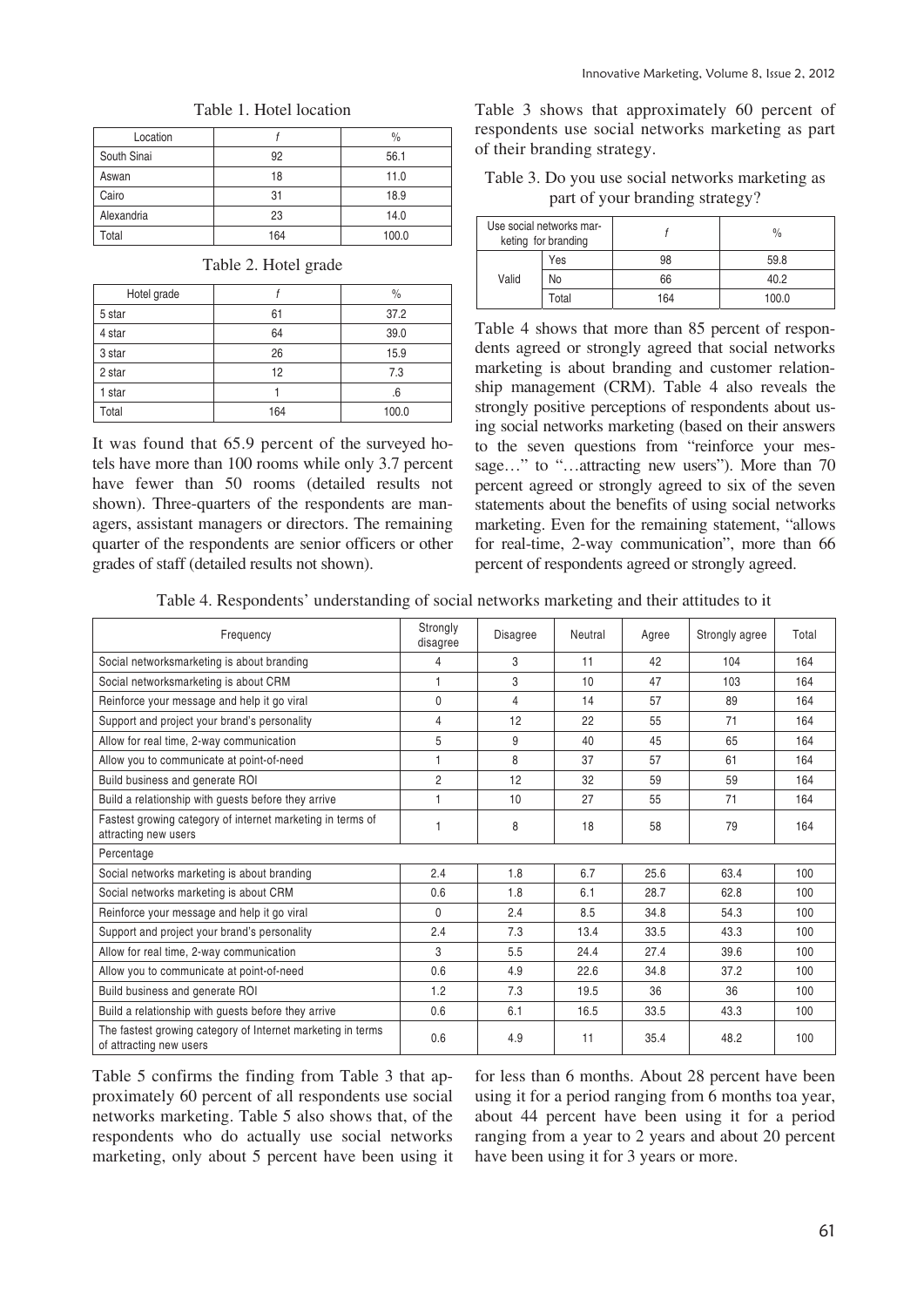|       | Duration              |     | $\frac{0}{0}$ |
|-------|-----------------------|-----|---------------|
|       | Do not use            | 62  | 37.8          |
|       | Less than 6 months    | 6   | 3.7           |
|       | Between 6 & 12 months | 29  | 17.7          |
| Valid | Between 1 & 2 years   | 45  | 27.4          |
|       | Between 3 & 4 years   | 15  | 9.1           |
|       | More than 4 years     |     | 4.3           |
|       | Total                 | 164 | 100.0         |

Table 5. Length of time using social networks marketing

Respondents were asked to rate social networks marketing tools based on their usage of those tools. Table 6 shows that the majority of respondents always use Facebook, Twitter, MySpace, Youtube and Flickr as tools for social networks marketing. Foursquares, blogs and other tools are less frequently used. Bebo was shown to be much less used than other tools. More than 60 percent of respondents indicated that they have blogs and more than 67 percent of respondents indicated that they have interest in having a blog or improving their current one (see Table 6).

|  |  |  |  | Table 6. Which social networks marketing tools are used, and how often? |  |  |  |  |  |  |
|--|--|--|--|-------------------------------------------------------------------------|--|--|--|--|--|--|
|--|--|--|--|-------------------------------------------------------------------------|--|--|--|--|--|--|

| Frequency    | Always       | $\overline{2}$ | 3              | 4              | 5    | 6              | $\overline{7}$ | 8              | 9    | Never |
|--------------|--------------|----------------|----------------|----------------|------|----------------|----------------|----------------|------|-------|
| Facebook     | 137          | 25             |                |                |      | $\overline{c}$ |                |                |      |       |
| Twitter      | 124          | 28             | 5              | $\overline{4}$ |      | 1              | $\overline{2}$ |                |      |       |
| Bebo         | $\mathbf{1}$ | $\overline{4}$ | 16             | 9              | 9    | 19             | 22             | 29             | 30   | 25    |
| MySpace      | 71           | 55             | $\overline{7}$ |                | 13   | 6              | $\overline{2}$ | $\overline{7}$ | 3    |       |
| Youtube      | 82           | 45             | 4              | 10             | 8    | 6              | $\overline{c}$ | 4              | 3    |       |
| Flickr       | 61           | 58             | 15             |                | 6    | 12             | 3              | 6              | 3    |       |
| Foursquares  | 35           | 29             | 23             | 16             | 23   | 10             | 9              | 8              | 1    | 10    |
| <b>Blogs</b> | 18           | $\overline{2}$ | 16             | 16             | 35   | 23             | 20             | 12             | 14   | 8     |
| Other        | 35           | 17             | 13             |                | 1    | 15             | 14             | 6              | 6    | 57    |
| Percentage   |              |                |                |                |      |                |                |                |      |       |
| Facebook     | 83.5         | 15.2           |                |                |      | 1.2            |                |                |      |       |
| Twitter      | 75.6         | 17.1           | 3              | 2.4            |      | 0.6            | 1.2            |                |      |       |
| Bebo         | 0.6          | 2.4            | 9.8            | 5.5            | 5.5  | 11.6           | 13.4           | 17.7           | 18.3 | 15.2  |
| MySpace      | 43.3         | 33.5           | 4.3            |                | 7.9  | 3.7            | 1.2            | 4.3            | 1.8  |       |
| Youtube      | 50           | 27.4           | 2.4            | 6.1            | 4.9  | 3.7            | 1.2            | 2.4            | 1.8  |       |
| Flickr       | 37.2         | 35.4           | 9.1            |                | 3.7  | 7.3            | 1.8            | 3.7            | 1.8  |       |
| Foursquares  | 21.3         | 17.7           | 14             | 9.8            | 14   | 6.1            | 5.5            | 4.9            | 0.6  | 6.1   |
| <b>Blogs</b> | 11           | 1.2            | 9.8            | 9.8            | 21.3 | 14             | 12.2           | 7.3            | 8.5  | 4.9   |
| Other        | 21.3         | 10.4           | 7.9            |                | 0.6  | 9.1            | 8.5            | 3.7            | 3.7  | 34.8  |

Respondents were asked whether they agreed or disagreed with the statements listed in Table 7. The results show the strongly negative attitudes of respondents to these statements about blogs.

More than 70 percent of respondents disagreed or strongly disagreed with all of the "Reasons why your hotel needs a blog" (see the following table).

Table 7. Reasons why your hotel needs a blog

| Frequency                              | Strongly disagree | Disagree | Neutral | Agree | Strongly agree |
|----------------------------------------|-------------------|----------|---------|-------|----------------|
| Be the voice of your hotel             | 68                | 57       | 34      | 5     |                |
| <b>Building brand equality</b>         | 77                | 56       | 24      | 6     |                |
| Consumer loyalty                       | 68                | 52       | 33      | 11    |                |
| Creating a community                   | 73                | 49       | 31      | 10    |                |
| Attracts new advertisers               | 69                | 48       | 36      | 11    |                |
| Optimize for search engines            | 63                | 48       | 38      | 15    |                |
| Leaving long lasting social footprints | 71                | 58       | 26      | 9     |                |
| Percentage                             |                   |          |         |       |                |
| Be the voice of your hotel             | 41.5              | 34.8     | 20.7    | 3     |                |
| Building brand equality                | 47                | 34.1     | 14.6    | 3.7   | 0.6            |
| Consumer loyalty                       | 41.5              | 31.7     | 20.1    | 6.7   |                |
| Creating a community                   | 44.5              | 29.9     | 18.9    | 6.1   | 0.6            |
| Attracts new advertisers               | 42.1              | 29.3     | 22      | 6.7   |                |
| Optimize for search engines            | 38.4              | 29.3     | 23.2    | 9.1   |                |
| Leaving long lasting social footprints | 43.3              | 35.4     | 15.9    | 5.5   |                |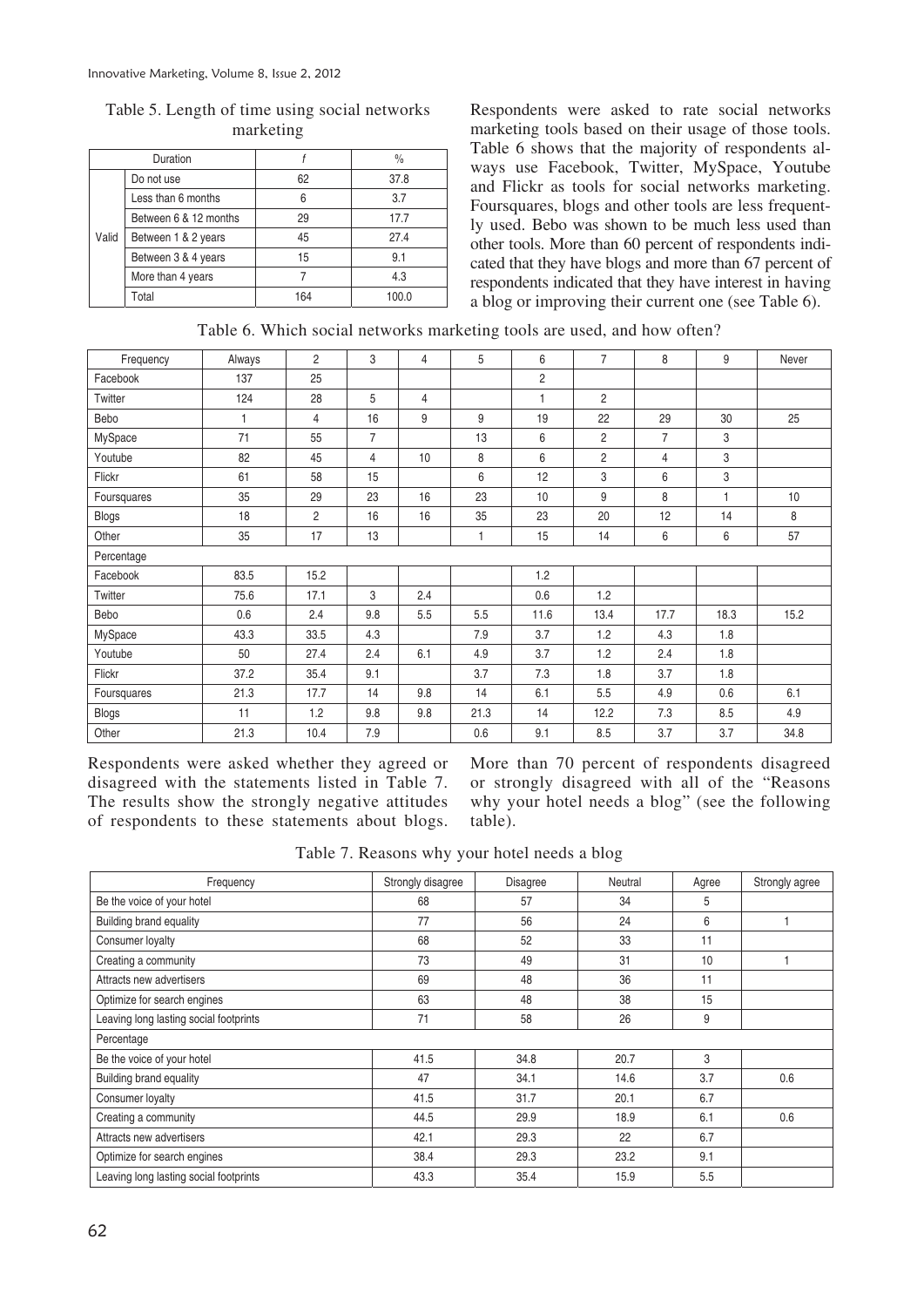**3.2. Survey analysis – differences across groups of respondents.** This section describes what happened when statistical tests were applied to four variables to find differences across groups of respondents. Two variables were tested: (1) perceptions regarding social networks marketing; and (2) use of social networks marketing tools. Categorical variables included: hotel location, hotel grade, number of rooms, job category, use of social networks marketing and use of blogs.

*3.2.1. Perceptions regarding social networks marketing.* Tests for several independent variables were applied to compare two or more groups of cases on one variable. The Kruskal-Wallis test was used, as it uses ranks of the original values and not the values themselves. That is appropriate in this case because the scales used by the respondents are ordinal. The Kruskal-Wallis test evaluates whether the population medians on a dependent variable are the same across all levels of a factor. If the independent variable has only two levels, no additional significance tests need to be conducted beyond the Kruskal-Wallis test. However, if a factor has more than two levels and the overall test result is significant, follow-up tests are usually conducted. For the Kruskal-Wallis, the Mann-Whitney U test is used to examine unique pairs.

The Kruskal-Wallis test was applied to all the perception variables with regard to the grade of the hotels. It was found that respondents across

the five hotel gradeshave broadly the same perceptions regarding social networks marketing. However, the medians were not the same across the five hotel grades for the statements "social networks marketing is about branding" and "social networks marketing is about CRM" (see Table 4). The Mann-Whitney test was applied to compare unique pairs.

The *p*-values shown in the test statistics in Table 8, Panel A are greater than 0.05, indicating nonsignificant tests. Therefore, there are no differences between the 5 star and 4 star hotels in terms of their average scores for the two statements. Nor are there any differences between the 5 star and 3 star hotels in terms of their average scores for the same two statements (see Table 8, Panel B).

However, the differences between 5 star and 2 star average scores are statistically significant, with the average scores of 5 star hotels being greater than those of 2 star hotels (Table 8, Panel C). No differences were found between 4 star and 3 star hotels in terms of their average scores for the two statements (Table 8, Panel D), but there is a significant difference in the average scores of 4 and 2 star hotels: the average scores of 4 star hotels are greater than those of 2 star hotels (Table 8, Panel E). The average scores of 3 star hotels are also greater than those of 2 star hotels to a statistically significant degree, as shown in Table 8, Panel F.

| Panel A: 5 stars * 4 stars                       |             |     |           |              |                              |                              |          |                           |  |
|--------------------------------------------------|-------------|-----|-----------|--------------|------------------------------|------------------------------|----------|---------------------------|--|
|                                                  |             |     |           |              | Test statistics <sup>a</sup> |                              |          |                           |  |
|                                                  | Hotel grade | N   | Mean rank | Sum of ranks | Mann-<br>Whitney U           | Wilcoxon W                   | Ζ        | Asymp. sig.<br>(2-tailed) |  |
|                                                  | 5 stars     | 61  | 65.93     | 4022.00      |                              |                              |          |                           |  |
| Social networks market-<br>ing is about branding | 4 stars     | 64  | 60.20     | 3853.00      | 1733.000                     | 3853.000                     | $-1.089$ | .278                      |  |
|                                                  | Total       | 125 |           |              |                              |                              |          |                           |  |
|                                                  | 5 stars     | 61  | 66.37     | 4048.50      |                              |                              |          |                           |  |
| Social networks market-<br>ing is about CRM      | 4 stars     | 64  | 59.79     | 3826.50      | 1746.500                     | 3826.500                     | $-1.230$ | .219                      |  |
|                                                  | Total       | 125 |           |              |                              |                              |          |                           |  |
| Panel B: 5 stars * 3 stars                       |             |     |           |              |                              |                              |          |                           |  |
|                                                  |             |     |           |              |                              | Test statistics <sup>a</sup> |          |                           |  |
|                                                  | Hotel grade | N   | Mean rank | Sum of ranks | Mann-<br>Whitney U           | Wilcoxon W                   | Ζ        | Asymp. sig.<br>(2-tailed) |  |
|                                                  | 5 stars     | 61  | 45.90     | 2800.00      |                              |                              |          |                           |  |
| Social networks market-<br>ing is about branding | 3 stars     | 26  | 39.54     | 1028.00      | 677.000                      | 1028.000                     | $-1.324$ | .185                      |  |
|                                                  | Total       | 87  |           |              |                              |                              |          |                           |  |
|                                                  | 5 stars     | 61  | 45.25     | 2760.50      |                              |                              |          |                           |  |
| Social networks market-<br>ing is about CRM      | 3 stars     | 26  | 41.06     | 1067.50      | 716.500                      | 1067.500                     | $-0.877$ | .380                      |  |
|                                                  | Total       | 87  |           |              |                              |                              |          |                           |  |

Table 8. Ranks and Mann-Whitney and Wilcoxon W test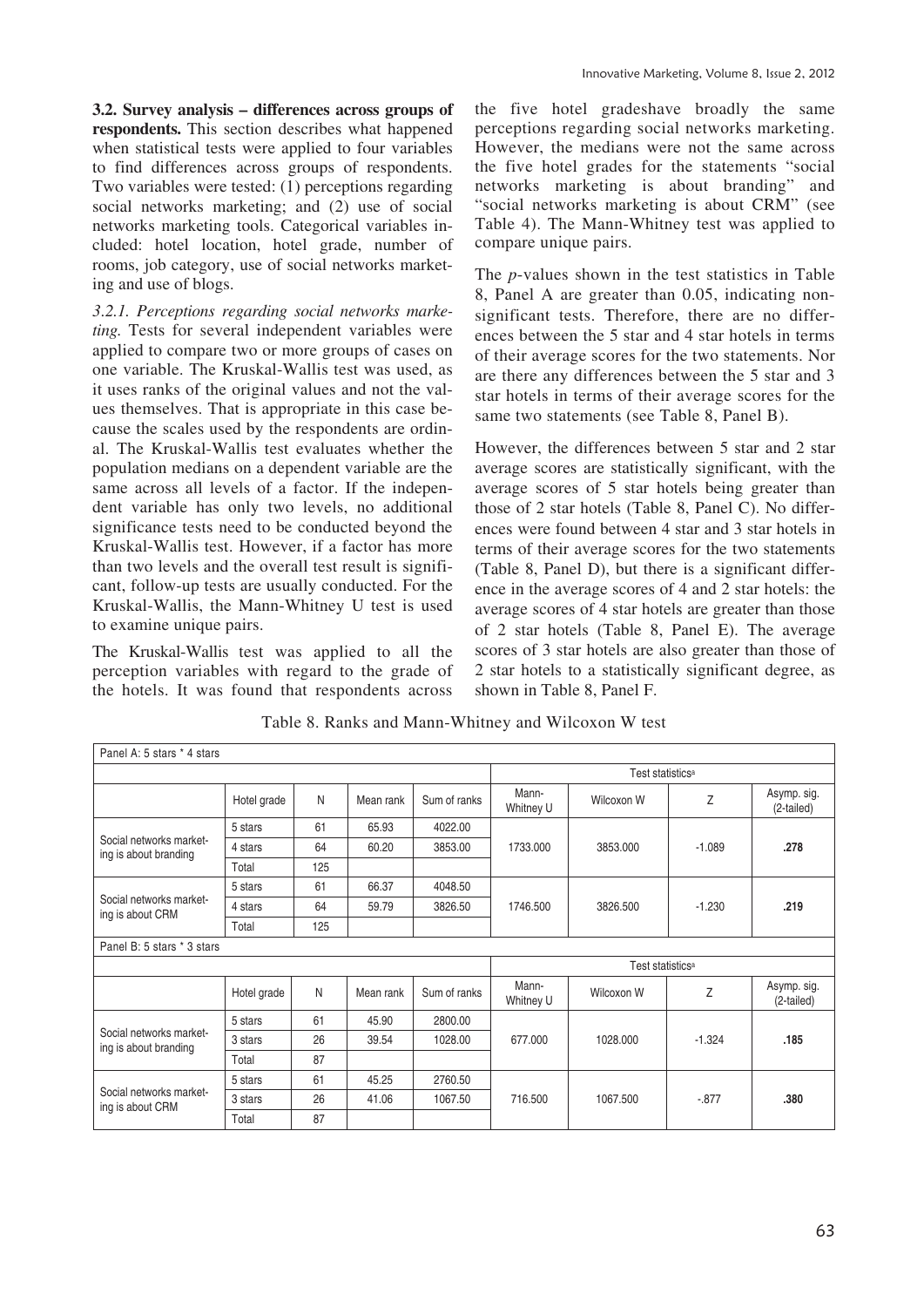|  |  |  |  | Table 8 (cont.). Ranks and Mann-Whitney and Wilcoxon W test |  |
|--|--|--|--|-------------------------------------------------------------|--|
|  |  |  |  |                                                             |  |

| Panel C: 5 stars * 2 stars                       |             |    |           |              |                    |                              |          |                           |
|--------------------------------------------------|-------------|----|-----------|--------------|--------------------|------------------------------|----------|---------------------------|
|                                                  |             |    |           |              |                    | Test statistics <sup>a</sup> |          |                           |
|                                                  | Hotel grade | N  | Mean rank | Sum of ranks | Mann-<br>Whitney U | Wilcoxon W                   | Z        | Asymp. sig.<br>(2-tailed) |
|                                                  | 5 stars     | 61 | 40.06     | 2443.50      |                    |                              |          |                           |
| Social networks market-<br>ing is about branding | 2 stars     | 12 | 21.46     | 257.50       | 179.500            | 257.500                      | $-3.306$ | .001                      |
|                                                  | Total       | 73 |           |              |                    |                              |          |                           |
|                                                  | 5 stars     | 61 | 39.99     | 2439.50      |                    |                              |          |                           |
| Social networks market-<br>ing is about CRM      | 2 stars     | 12 | 21.79     | 261.50       | 183.500            | 261.500                      | $-3.218$ | .001                      |
|                                                  | Total       | 73 |           |              |                    |                              |          |                           |
| Panel D: 4 stars * 3 stars                       |             |    |           |              |                    |                              |          |                           |
|                                                  |             |    |           |              |                    | Test statistics <sup>a</sup> |          |                           |
|                                                  | Hotel grade | N  | Mean rank | Sum of ranks | Mann-<br>Whitney U | Wilcoxon W                   | Z        | Asymp. sig.<br>(2-tailed) |
|                                                  | 4 stars     | 64 | 46.13     | 2952.50      |                    |                              |          |                           |
| Social networks market-<br>ing is about branding | 3 stars     | 26 | 43.94     | 1142.50      | 791.500            | 1142.500                     | $-420$   | .675                      |
|                                                  | Total       | 90 |           |              |                    |                              |          |                           |
|                                                  | 4 stars     | 64 | 45.26     | 2896.50      |                    |                              |          | .871                      |
| Social networks market-<br>ing is about CRM      | 3 stars     | 26 | 46.10     | 1198.50      | 816.500            | 2896.500                     | $-161$   |                           |
|                                                  | Total       | 90 |           |              |                    |                              |          |                           |
| Panel E: 4 stars * 2 stars                       |             |    |           |              |                    |                              |          |                           |
|                                                  |             |    |           |              |                    | Test statistics <sup>A</sup> |          |                           |
|                                                  | Hotel grade | N  | Mean rank | Sum of ranks | Mann-<br>Whitney U | Wilcoxon W                   | Z        | Asymp. sig.<br>(2-tailed) |
|                                                  | 4 stars     | 64 | 41.16     | 2634.00      |                    |                              | $-2.735$ |                           |
| Social networks market-<br>ing is about branding | 2 stars     | 12 | 24.33     | 292.00       | 214.000            | 292.000                      |          | .006                      |
|                                                  | Total       | 76 |           |              |                    |                              |          |                           |
|                                                  | 4 stars     | 64 | 40.85     | 2614.50      |                    |                              |          |                           |
| Social networks market-<br>ing is about CRM      | 2 stars     | 12 | 25.96     | 311.50       | 233.500            | 311.500                      | $-2.412$ | .016                      |
|                                                  | Total       | 64 | 41.16     | 2634.00      |                    |                              |          |                           |
| Panel F: 3 stars * 2 stars                       |             |    |           |              |                    |                              |          |                           |
|                                                  |             |    |           |              |                    | Test statistics <sup>a</sup> |          |                           |
|                                                  | Hotel grade | N  | Mean rank | Sum of ranks | Mann-<br>Whitney U | Wilcoxon W                   | Z        | Asymp. sig.<br>(2-tailed) |
|                                                  | 3 stars     | 26 | 21.94     | 570.50       |                    |                              |          |                           |
| Social networks market-<br>ing is about branding | 2 stars     | 12 | 14.21     | 170.50       | 92.500             | 170.500                      | $-2.171$ | .030                      |
|                                                  | Total       | 38 |           |              |                    |                              |          |                           |
|                                                  | 3 stars     | 26 | 22.12     | 575.00       |                    |                              |          |                           |
| Social networks market-                          |             |    |           |              | 88,000             | 166,000                      | $-2.368$ | .018                      |
| ing is about CRM                                 | 2 stars     | 12 | 13.83     | 166.00       |                    |                              |          |                           |

Note: <sup>a</sup>Grouping variable: hotel grade.

*3.2.2. Use of social networks marketing tools*. The Kruskal-Wallis test was used to test the significance of the various social networks marketing tools. The Kruskal-Wallis test found significant differences between hotel grades in terms of their use of Bebo and Youtube. The Mann-Whitney test conducted on the responses from 5 star and 3 star hotels showed significant differences in their average scores: 5 star hotels use Bebo more frequently than 3 star hotels, whereas they use Youtube less frequently. It was found that 5 star hotels use Youtube more frequently than 2 star hotels. The tests for Bebo and Youtube showed statistically significant differences between the 4 star and 2 star hotels. It was found that the 4 star hotels use Bebo more – and Youtube less – than 2 star hotels. It was also revealed that 4 star hotels use Youtube more frequently than 3star hotels, while 3 star hotels were found to use Bebo less frequently and Youtube more frequently than 2 star hotels. The Kruskal-Wallis test shows that the three groups in the category "number of rooms" have equal median scores for all social networks marketing tools, except for the "other tools" category. The five groups in the category "job title" have similar median scores for all the listed social networks marketing tools.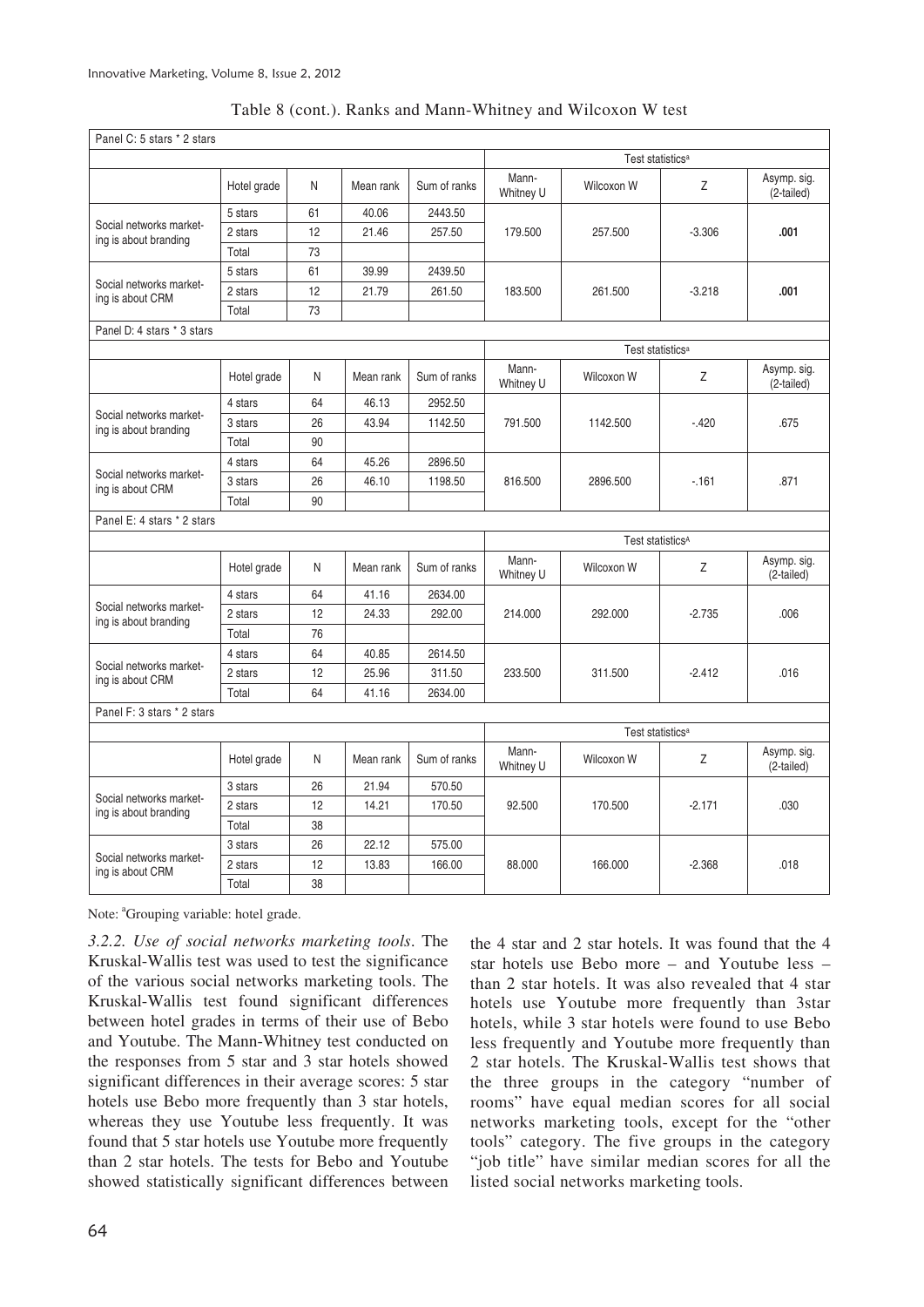The survey analysis suggests that hotel marketers in Egypt are not "lagging behind"; more than half of the respondents already use social networks marketing and more than half have been using it for between 6 months and 4 years. It was also found that the vast majority of respondents have a basic understanding of the concept of social networks marketing and that they generally have a very positive view of the benefits that it can bring to their hotels.

A large number of the respondents have enthusiastically adopted Facebook, Twitter and Youtube as their social networks marketing tools and say that they use them constantly. The numbers who routinely use MySpace and Flickr are rather lower. It can also be noted that these Egyptian hoteliers are generally negative in their attitudes towards blogs. Only about a quarter of the respondents monitor guest reviews. It is unfortunate that the respondents have a negative perception of blogs and take little interest in guest reviews, as these two channels are the most direct form of guest feedback.

### Conclusion and recommendations

This paper looks at the shift now happening in the marketing paradigm as traditional advertising becomes increasingly expensive and relatively less effective in a world overloaded with information. In this increasingly digital world, companies no longer market at people, but rather let their customers market for them by spreading viral messages. The paper explores the history and definitions of social networks marketing before presenting its findings regarding the use of social networks marketing in the Egyptian hotel business. However, this study does not investigate the reasons why some social networks marketing campaigns succeed and others using similar methods and procedures do not. It seems there is often an element of luck involved. More work needs to be done to improve our understanding of the circumstances in which social networks marketing strategy is effective, particularly as it seems that negative messages, which create unfavorable attitudes towards products and services, can also 'go viral".

#### **References**

- 1. Argenti P., C. Barnes. Digital Strategies for Powerful Corporate Communications. New York: McGraw-Hill, 2009.
- 2. Economist. Social Media in the 16th Century: How Luther Went Viral // *The Economist*, 2011. December. pp. 39-41.
- 3. Emakina Consultancy. Viral Marketing, 2008. http://www.slideshare.net/emakina/viral-marketing-theory. Accessed on November 30, 2011.
- 4. Gilbert D., J. Powell-Perry, S. Widjioso. Hotels, Relationship Marketing and the Web: Searching for a Strategy // CHME Hospitality Research Conference, University of Surrey (UK), 1999. – 346-364 pp.
- 5. Godin S. Unleashing the Ideavirus. New York: Hyperion, 2001.
- 6. Grove J. How Hospitality Companies are Using Social Media For Real Results, 2010 //http://mashable.com /2010/05/24/hospitality-social-media. Accessed on January 10, 2012.
- 7. Hawkins D., R. Best, K. Coney. Consumer Behaviour: Building Marketing Strategy. New York: McGraw-Hill, 1998.
- 8. Kaplan A., M. Haenlein. Two Hearts in Three Quarter Time: How to Waltz the Social Media. Virtual Marketing Waltz // Business Horizons, 2011. – Vol. 54. – pp. 253-263.
- 9. Kirby J., P. Marsden (MEds.). Connected Marketing: The Viral, Buzz and Word of Mouth Revolution. Oxford: Butterworth-Heinemann, 2005.
- 10. Kiss C., M. Bichler. Identification of Influencers Measuring Influence in Customer Networks // *Decision Support Systems*, 2008. – Vol. 46, № 1. – pp. 233-253.
- 11. Kurucz V. Perspectives of Viral Marketing Among Managers: An Internet Based Assessment // Master's thesis (for M.Sc. in Communications and Economics), University of Lugano, Faculties of Communications and Economics, Lugano, 2008.
- 12. Lacy K. Hospitality Industry Changing With Social Media, 2010 //http://kylelacy.com/hospitality-industrychanging-with-social-media. Accessed on January 10, 2012.
- 13. Litvin S., R. Goldsmith, B. Pan. Electronic Word-of-Mouth in Hospitality and Tourism Management // *Tourism Management*, 2008. – Vol. 29. – pp. 458-468.
- 14. Malhotra N. Basic Marketing Research (4th ed.) //Upper Saddle River, NJ: Pearson, 2012.
- 15. McKenna R. Marketing in the Age of Diversity // *Harvard Business Review,* 1988. Vol. 66, ʋ 5. pp. 88-95.
- 16. Morgan N., A. Pritchard. Advertising in Tourism and Leisure // Oxford: Butterworth-Heinemann, 2000.
- 17. Severn B. Branding Your Image, 2010 //http://fivelakesmedia.com/branding-your-image. Accessed on January 10, 2012.
- 18. Subramani M., B. Rajagopalan. Knowledge-Sharing and Influence in Online Social Networks via Viral Marketing *// Communications of the ACM*, 2003. − Vol. 46, № 12. – pp. 300-307.
- 19. Tsai J. The Cure for the Common Virus // *Customer Relationship Management*, 2009.
- 20. Watts D., J. Peretti. Viral Marketing for the Real World // *Harvard Business Review*, 2007. pp. 22-23.